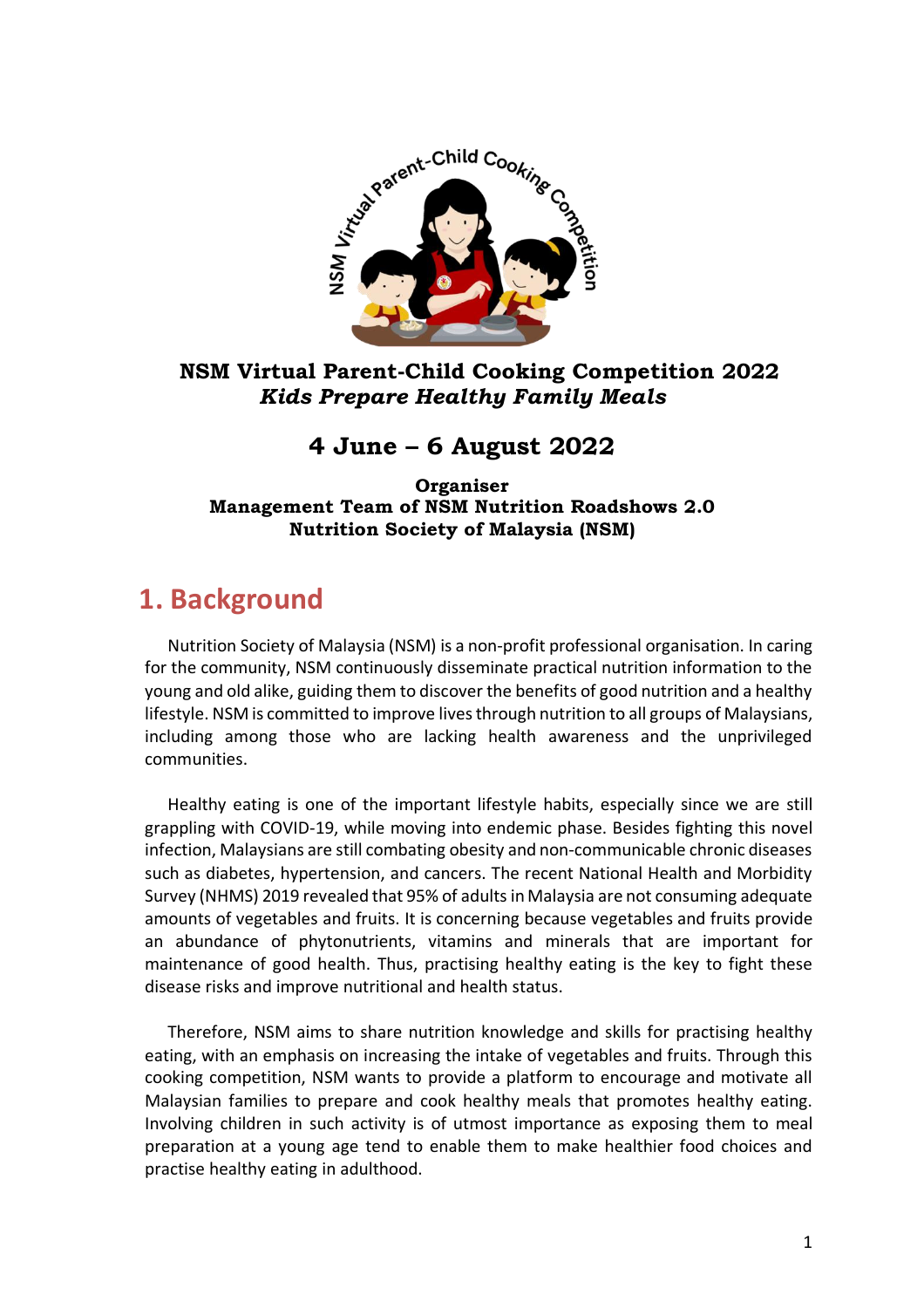## **2. Mission**

To provide a platform to promote healthy eating, with an emphasis on vegetables and fruits intake, among Malaysian families through a parent-child cooking competition.

# **3. Objectives**

- a) To increase nutrition awareness and knowledge.
- b) To improve parent-child bonding through cooking (food preparation) in the kitchen.
- c) To encourage families to prepare healthier meals at home more frequently.

### **4. Event**

4 June – 6 August, 2022

# **5. Categories**

There are a total of **TWO** categories for participants to select:

- a) Category A: Parent Lower primary child age 7-9 years old
- b) Category B: Parent Upper primary child age 10-12 years old

# **6. Registration Fee**

● Normal price: **RM30.00 per pair**

Register here: <https://forms.gle/dJ1PPspX8Lyp9X5T9> Do take note that you would need to pay the required registration fee prior to commencing the registration process.

Proof of payment must be attached together with registration. Kindly make payment to: Account number: 8002155109 Name of account: Nutrition Society of Malaysia Bank: CIMB BANK BERHAD Reference: Competition2022 Email: treasurer@nutriweb.org.my

Participants will receive a confirmation email of registration **WITHIN 7 days** after registration. Registration fee is **NON-REFUNDABLE** and **NON-TRANSFERABLE**.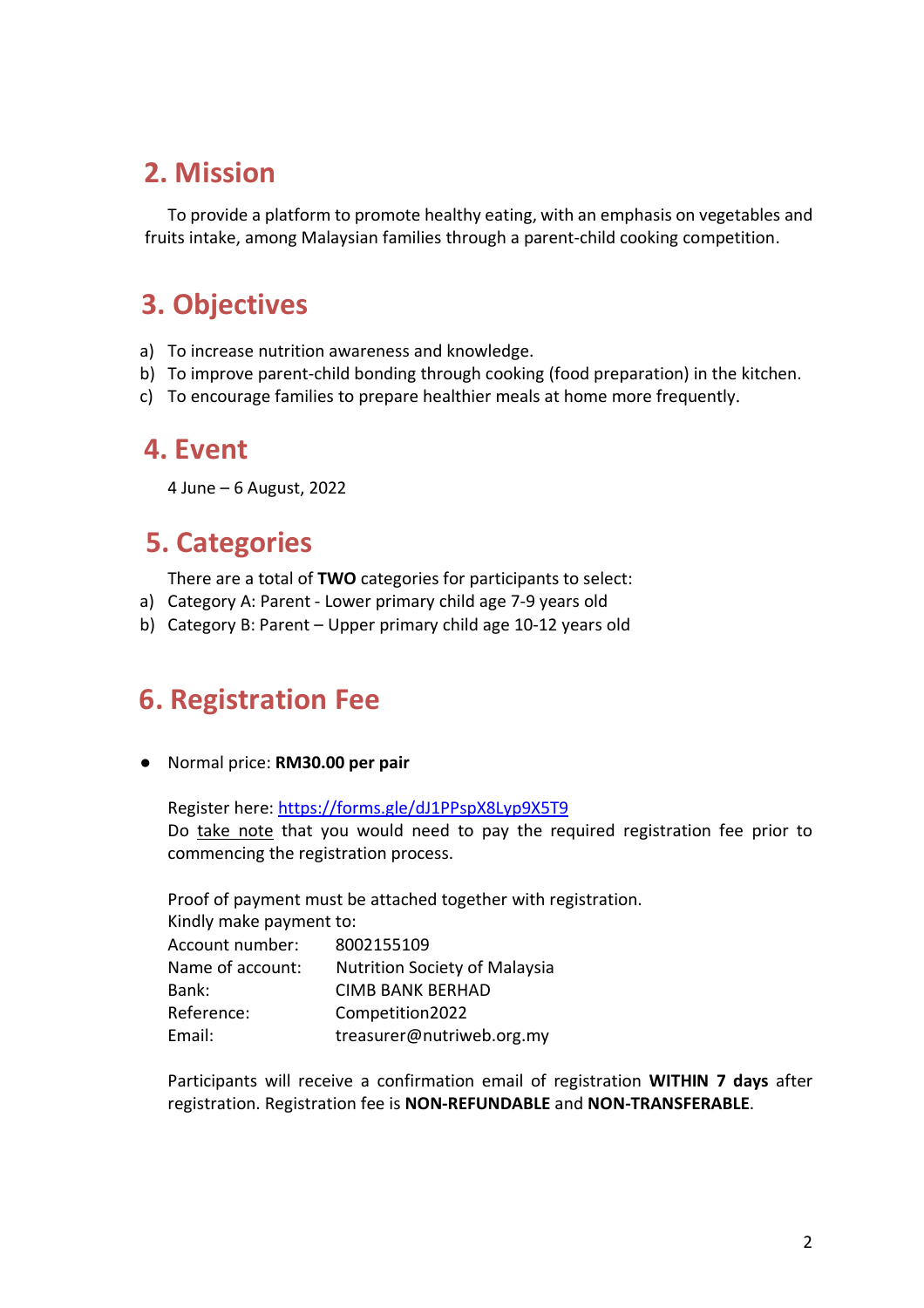# **7. Entitlements**

Participants will receive:

a) A starter kit which includes the following:

- Two NSM Limited Edition Aprons for Parent and Child
- Recipe book entitled 'Junior Chef Cookbook' Volume 1
- Nutrition Month Malaysia HEAL magazine
- *Saya suka sayur-sayuran* activity book
- Quarter-quarter half plate

\*Registered participants will and should receive the starter kit by 24 June 2022. \*Soft copy of the Handbook on Nutrition Information and Competition Guidelines will be shared to registered participants via email.







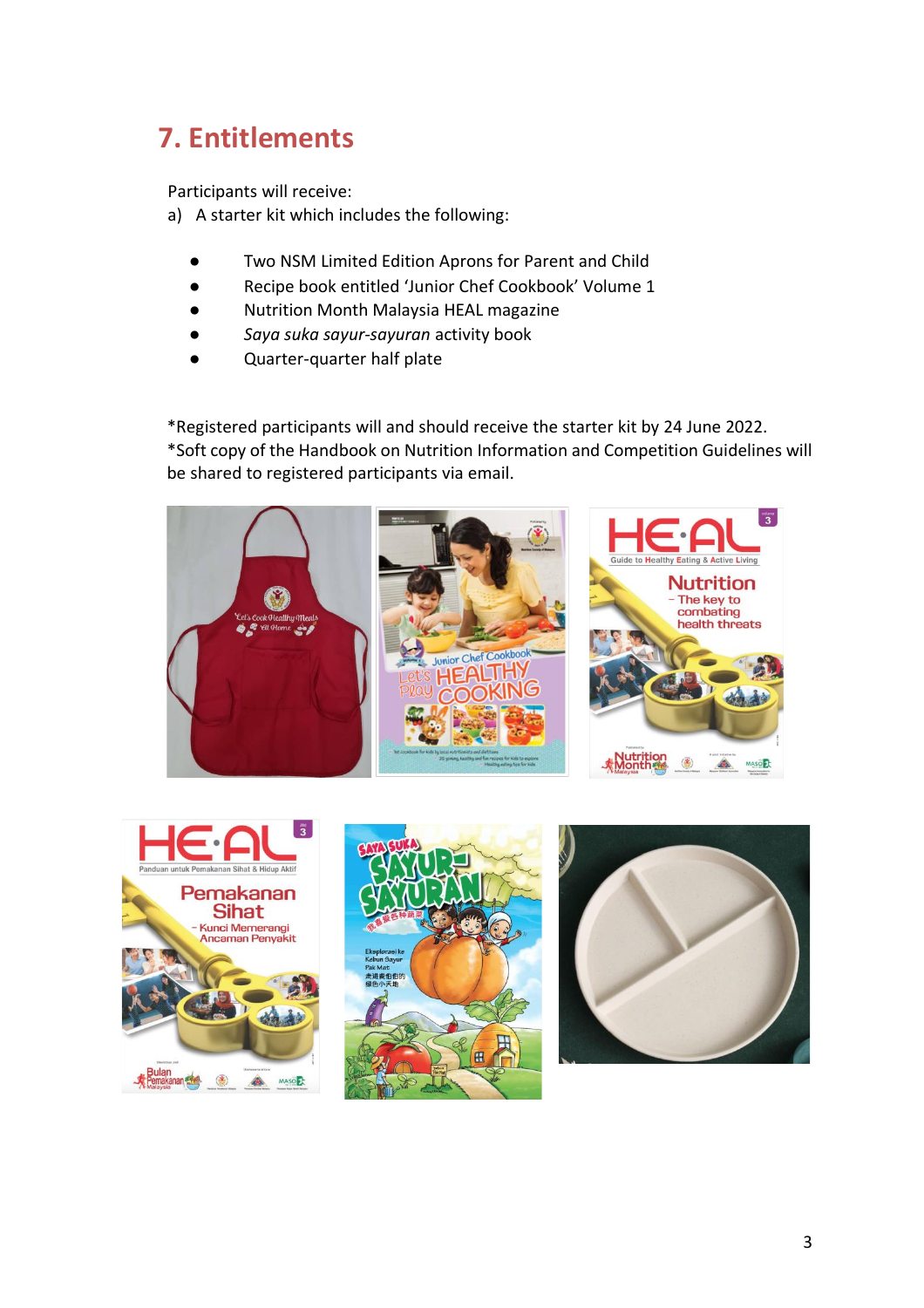b) E-certificate for both participating parent and child.



- c) Opportunity to attend an Online Interactive Nutrition Education Workshop to learn about healthy eating practices. More details in Section 8.
- d) Access to various Virtual Nutrition Activities shared via our Facebook and Instagram page, nsmnutritionroadshows2. More details in Section 8.

# **8. Virtual Nutrition Activities and Prizes**

- All participants are required to attend an **Online Interactive Nutrition Education Workshop** prior to the competition via Zoom platform on **25-26 June 2022**. The exact schedule and further information will be communicated to registered participants via email.
- Various virtual activities by sponsors will be held via our Facebook and Instagrampage, nsmnutritionroadshows2. Stay tuned for the latest updates via our social media and email. All participants are encouraged to participate in these activities. There will be additional Special Prizes to be won.

# **9. Video Requirements**

Please follow the video requirementsshown in the table below for the preparation of the cooking video. It is also highly recommended to refer to the **Judging Criteria** to fulfil the required content for the healthy cooking video.

| File format        | MP4 or MOV                            |  |
|--------------------|---------------------------------------|--|
| <b>Orientation</b> | Landscape                             |  |
| Language           | English and/or Bahasa Melayu          |  |
| <b>Resolution</b>  | Recommended to be 1080p (1920 x 1080) |  |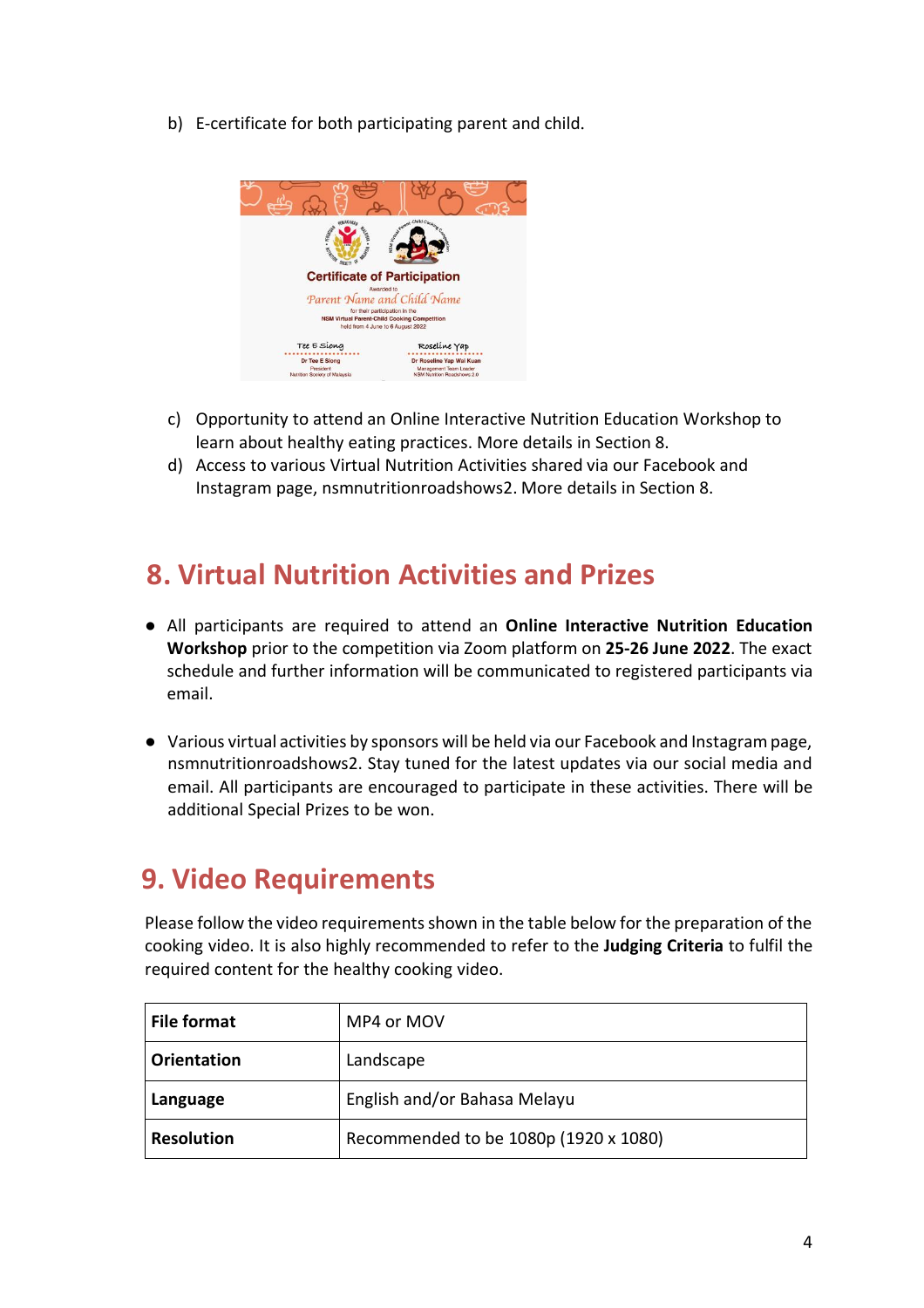| <b>Device</b>                                          | Phone camera, camera/video camera/camcorder<br>- or<br>laptop/tablet camera (whichever has the highest resolution<br>should be first considered) |
|--------------------------------------------------------|--------------------------------------------------------------------------------------------------------------------------------------------------|
| <b>Content guideline</b>                               | File size: Not MORE than 1GB                                                                                                                     |
| <b>Closed Captioning</b>                               | Optional                                                                                                                                         |
| <b>Additional information</b><br>related to the recipe | Commercial logos, messages or URLs directing viewers to<br>external businesses are NOT PERMITTED to be included.                                 |

#### **Copyright & Intellectual Property**

Please ensure that your video is **FREE** from any **copyrighted materials**. You must create and/or have obtained permission for ALL content, including video, images, words and music. However, the following are alternatives to using copyrighted sound recordings for background music such as ambient noise, audio that is shared via a Creative Commons license, compositions and recordings by individuals who grant you the permission, and music that you have created yourself.

#### **Submission of video**

Participants are required to submit their Healthy Cooking Video via this google link: <https://forms.gle/5YErDJwqNtngYXnX9>**. Participant ID number** is required during submission. All entries **MUST** be received by event organiser on or before 11.59 pm, **7 July 2022.**

# **10. Important Dates**

| Registration                                                                        | 4 to 10 June 2022       |
|-------------------------------------------------------------------------------------|-------------------------|
| <b>Online Interactive Nutrition Education Workshop</b>                              | 25 to 26 June 2022      |
| <b>Virtual Nutrition Activities via FB and IG</b>                                   | 18 June to 17 July 2022 |
| <b>Submission of Video (Round 1)</b>                                                | 1 to 7 July 2022        |
| <b>Announcement of Shortlisted Participants</b>                                     | 20 July 2022            |
| <b>Submission of Video (Finale)</b>                                                 | 23 to 27 July 2022      |
| <b>Announcement of Winners during Closing &amp; Prize</b><br><b>Giving Ceremony</b> | 6 August 2022           |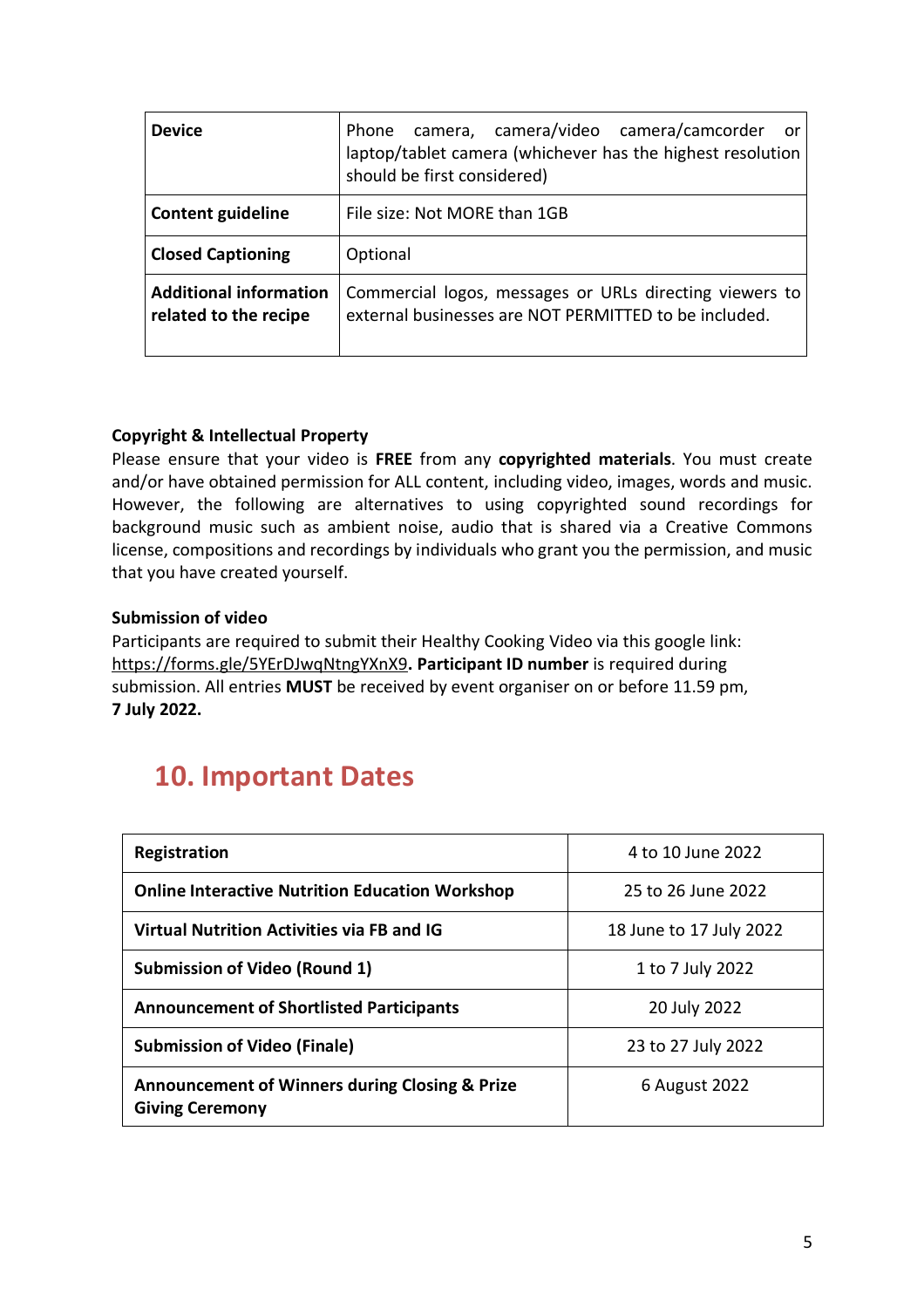# **11. Prizes**

For each category, there will be ATTRACTIVE prizes worth a total value of RM2000 including e-certificate for all winners:



**First prize: Limited edition Mayer Disney 20L Digital Air Oven**



**Second prize: Limited edition Mayer Disney 3.5L Mini Stand Mixer**



**Third prize: Limited edition Mayer Disney 3.5L Air Fryer**





**Consolation prize (2x): Disney x Mayer [Sandwich](https://www.mayermalaysia.com/disney-x-mayer-sandwich-&-waffle-maker-mmswm10-ph.html) & Waffle Maker - [Winnie](https://www.mayermalaysia.com/disney-x-mayer-sandwich-&-waffle-maker-mmswm10-ph.html) the Pooh**

\*All winners will also receive special prizes from our sponsors.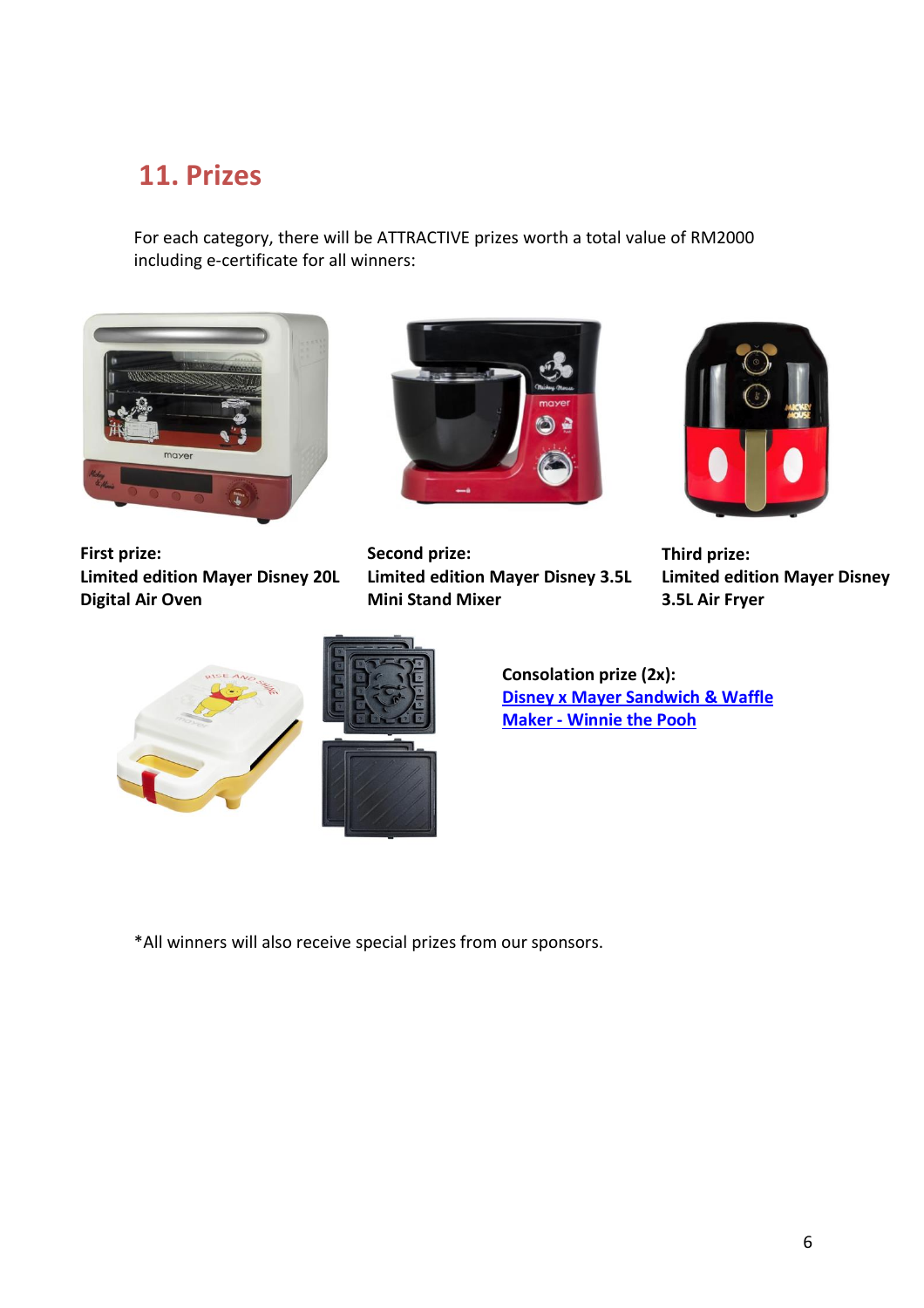# **12. Panel of Judges**

**Dr Tee E Siong** is President of the Nutrition Society of Malaysia (NSM). He leads the implementation of several community nutrition promotion programmes, including chairing the National Steering Committee for Nutrition Month Malaysia. He represents NSM in several Technical Working Groups on nutrition and food regulations in the Ministry of Health Malaysia.

**Mr Thirukkanesh Sanvashivam** is a Nutrition Officer at the Kulim District Health Office, Kedah. He has experiences in nutrition counselling for individuals of different life stages at the primary health care setting. He is actively involved in promoting healthy eating and nutrition advocacy at various levels including educational institutions such as preschools, schools, higher education institutions, workplaces and community.

**Ms Catarina Lynn** is a nutritionist, a fitness practitioner and a mother to her lovely 8 years old daughter. As an experiential weight management and wellness coach, she leads corporate wellness programmes, conducts health talks and is passionate in improving one's journey to better health. A firm believer in healthy living, Catarina uses her social media platform @CatlynnCooks to reach out to the community with her simple nutrition and fitness tips, tricks and hacks.

# **Sample Videos**

Here are some sample videos for your reference. These videos feature parent and child cooking a healthy meal together, with appropriate nutrition tips. You may use these videos as a guide, but please ensure that your video is **TWO(2) minutes or less**.

### **Click here**

<https://www.facebook.com/nsmnutritionroadshows2/videos/169852578461822> <https://www.facebook.com/watch/?v=130926665792006>



# **Contact**

For any enquiries, please email to [nsmroadshows@g](mailto:nsmroadshows@nutriweb.org.my)mail.com **Detail**